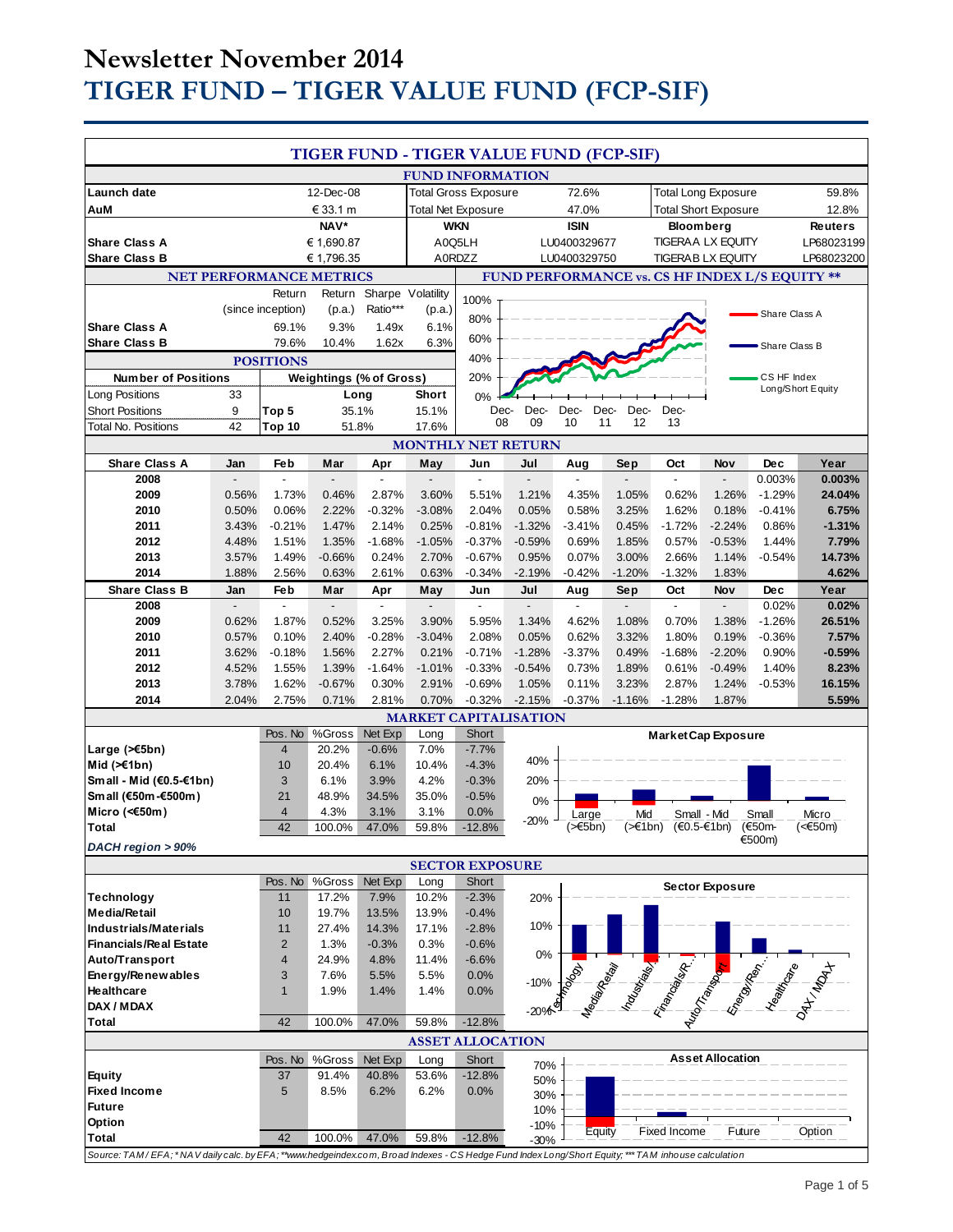## **Tiger Value Fund – November 2014**

### **O Returns: +1.83% (class A)/+1.87% (class B)**

In November, the Tiger Value Fund had a positive net return of +1.83% for share class A and +1.87% for share class B, making a cumulative positive net return of +4.62%/+5.59% in the year-to-date and +69.1%/+79.6% since inception (share class  $A/B$ ).

### **O Commentary: Turnaround but higher hedging costs**

We started the month with 35.4% adj. net exposure (41.8% incl. fixed income linked investments) and lowered our exposure to around 20% at the beginning of the month via additional DAX Put hedges and single shorts as we expected a market correction after the strong rebound from DAX level of 8400 to 9400. Due to the expiration of our DAX Put options as well as our short covering the net exposure of the Fund increased to nearly 41% (excl. 6% long exposure in convertibles and bonds) by the end of the month. We also took the opportunity to book profits on some of our long positions such as Aurubis, Andritz, Wincor Nixdorf and sold some smaller positions which reduced our gross exposure by 29% to around 73% at month end.

Finally many portfolio companies turned around and contributed positively with +360bp. The following companies were among our top performers and contributors: MSG Life AG (+31% performance in Nov), FACC (+15%), PNE Wind (+13%), Andritz (+12%), Wincor Nixdorf (+11%), Tomorrow Focus (+10%), HELLA  $(+9\%)$ , BMW VZ  $(+8\%)$ , Software AG  $(+8\%)$  and Aurubis  $(+11\%)$  which we have sold in November.

Although we were able to book some profits on our shorts in the first half of November the squeeze was quite costly as we had some single shorts which didn't work out. Overall we lost 134bp on our single short portfolio and 36bp on our DAX Put hedges which would have worked very well in a market correction. Although this brings down our profit contribution from single shorts and hedging to around +30bp in 2014 we are quite satisfied with our shorts and hedging strategy as most German indices are up 3-4% in the year-to-date.

The Tiger Value Fund team had some 50 company meetings in November and will see another 30 companies in early December bringing the total number of company meetings to around 180 since September. We now have a good view on a lot of company specific catalysts and are confident that December will give us lots of opportunities to scale into new and former positions at good risk rewards. At the same time we expect to find attractive shorting opportunities as many performance stars normally are getting pushed even higher towards year end which offers traditionally good entry points.

## **O Outlook: Peak central bank omnipotence?**

Despite continued weak macroeconomic data the DAX has now closed up 12 days in a row. There is only one explanation to this strong performance in the face of weaker underlying fundamentals and that is increased expectations of more central bank stimulus and this time from the ECB. The ECB president Mario Draghi has become very vocal in the last few weeks that the current level of inflation and inflation expectations are too low and that the ECB are increasingly concerned about this and stand ready to take further action. It seems that the ECB president is adamant in pushing for European style sovereign quantitative easing regardless of the internal opposition at the Governing Council and especially from Jens Weidmann and the German establishment. In terms of forecasting the general direction of the European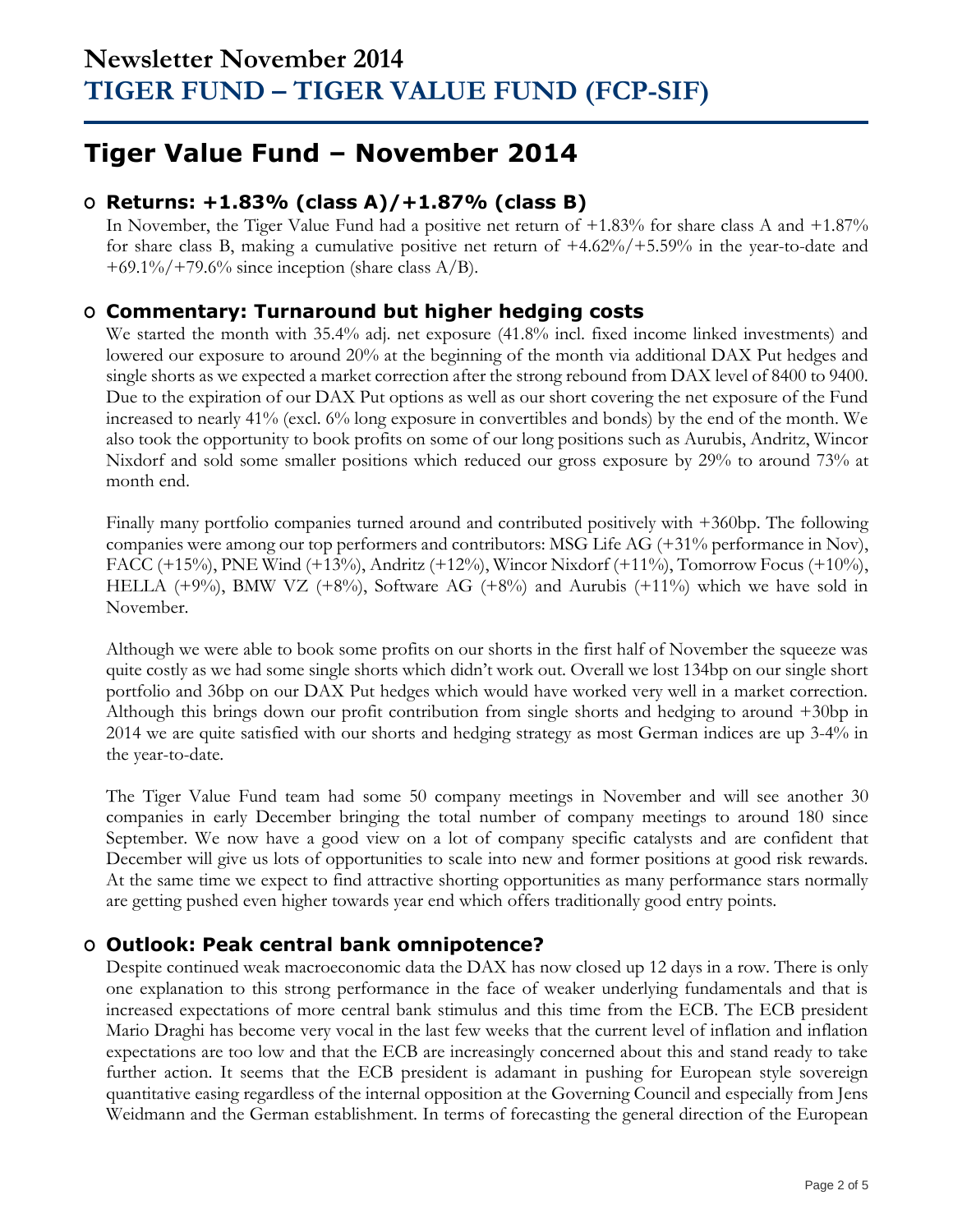## **Newsletter November 2014 TIGER FUND – TIGER VALUE FUND (FCP-SIF)**

equity market it seems listening to Draghi repeat to do "whatever it takes" for the n-th time is all the analysis an equity investor has to do. Pavlov's dogs are still salivating…

While it seems the cycle has further to go as the market expects improving growth, bottoming inflation, and still-accommodative central banks present a supportive backdrop for equities and credit in 2015, the strengthening in global deflationary forces may ultimately become negative for the equity markets due to its corrosive effect on corporate profitability.

In the last few days the oil price has collapsed further and is now down -35% in the last 4 months, iron ore prices have fallen to \$68 per ton, the lowest level since 2009, and just in the last few days the copper price has finally broken below the previously strong \$3 support level. Our interpretation of these strong commodity price movements is that they are also a result of continued weakening in global demand.

Valuations, while many above average, may not be extreme enough to spoil the party. Amidst concern that global growth is too weak, markets are too dismissive of a scenario where improving growth, easy policy, and greater confidence lead valuations to overshoot. Outcomes for the next year, in our view, may also be positively skewed as we enter 2015 but a continued weakening of global demand may ultimately cause earnings disappointments next year.

As mentioned earlier, we took profit on some longs and also reduced our short exposure in November as the market continued its rally. We will rotate into some new long and short ideas in the coming weeks to position the fund for what is traditionally our strongest months of the year. As always we plan to be fully prepared to benefit from this increased volatility and expect it to give us a great platform for further outperformance in 2015 and beyond.

### *The Tiger Value Fund Desk, 1st December 2014*

 **Matthias Rutsch Marc Schädler Peter Irblad**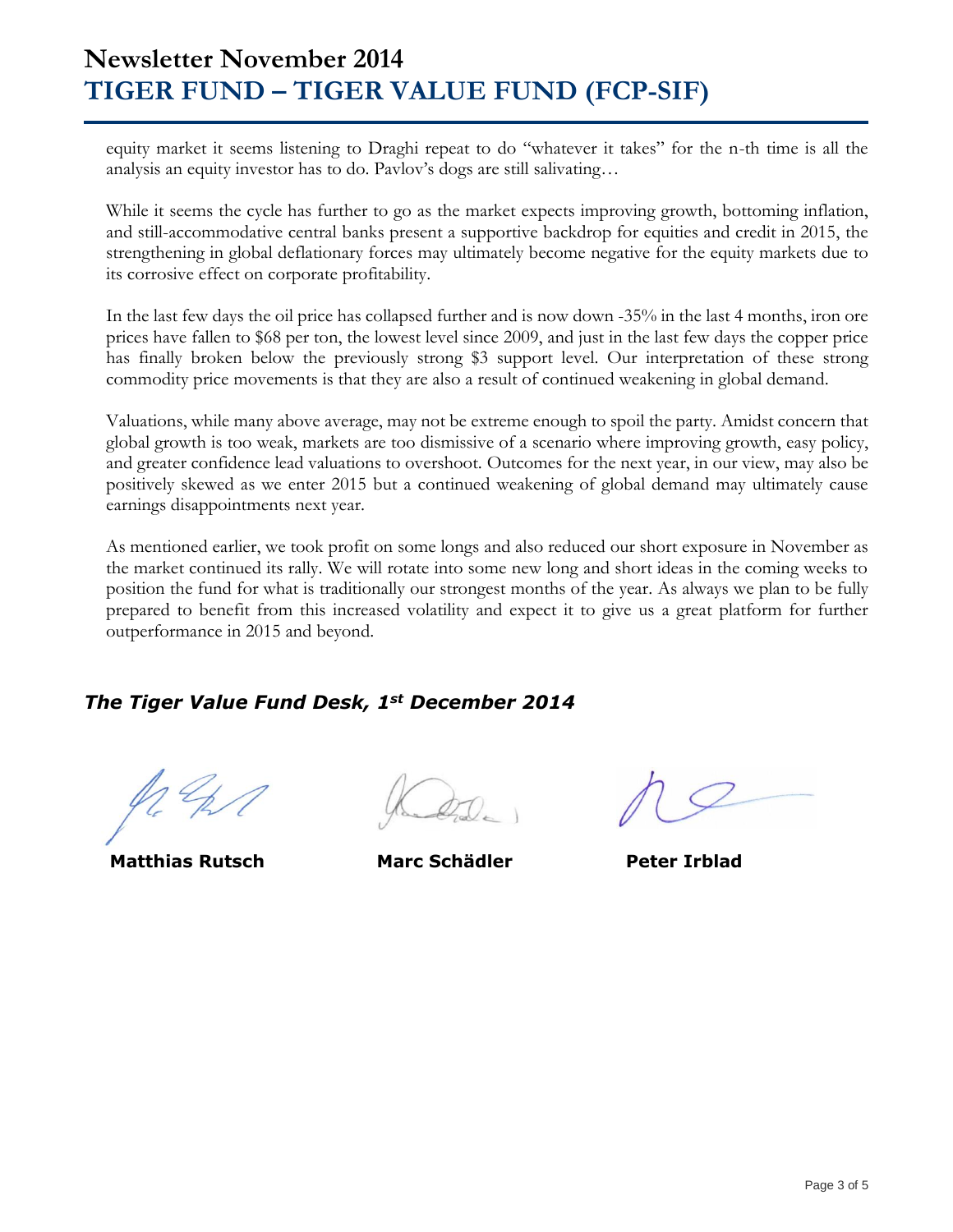#### **Objectives**

The objective is to identify undervalued companies with external catalysts and/or initiate pro-active measures to create shareholder value. The fund aims for a 5 year return of 10-15% p.a. with strong focus on capital preservation.

#### **Investment Strategy**

The Investment Advisor is a fundamental long-short equity stock-picker. The fund seeks undervalued companies where a number of issues, which in our opinion can be improved, are sub-optimizing the company's public market value. For each position we perform a detailed research process including a 360 degree research approach and 10 point scoring system.

The managers foresee a direct dialog with the company as well as with other shareholders to support management to initiate value creating measures. Their partner network i.e. other shareholders, consultants, sector experts, media etc. will help to impact positive change.

The fund intends to engage in 20-30 long investments with a target net long exposure of around 50%. The geographic focus is likely to be Germany, Switzerland and Austria.

| <b>Fund Information</b>   |                             | <b>Fee Structure and Risk Management</b> |                           |  |  |  |
|---------------------------|-----------------------------|------------------------------------------|---------------------------|--|--|--|
| Currency                  | <b>EUR</b>                  | Admin/Custodian Fee                      | Up to 0.49%               |  |  |  |
| Legal Entity              | <b>FCP-SIF</b>              | Advisory (Mgmt) Fee                      |                           |  |  |  |
| <b>Fund Domicile</b>      | Luxembourg                  | Share Class A                            | $2.0\%$                   |  |  |  |
| <b>Fund Structure</b>     | Open-ended multi-class      | Share Class B                            | 1.5%                      |  |  |  |
| Style mandate             | Long/Short and Active Value | Performance Fee                          |                           |  |  |  |
| <b>Investment Minimum</b> |                             | Share Class A                            | <b>20%</b>                |  |  |  |
| Share Class A             | € 125,000                   | Share Class B                            | 15%                       |  |  |  |
| Share Class B             | € 5,000,000                 | Hurdle Rate                              | None                      |  |  |  |
| Sub. Frequency            | Monthly                     | High Water Mark                          | Yes.                      |  |  |  |
| Red. Frequency            | Monthly                     | Eligible Investors                       | See Issue Document        |  |  |  |
| <b>Redemption Notice</b>  |                             | Leverage                                 | Maximum 200% of NAV       |  |  |  |
| Share Class A             | 3 months                    | Fund Benchmark                           | DJ CS HF Index L/S Equity |  |  |  |
| Share Class B             | 6 months                    |                                          |                           |  |  |  |

Investors: Sales documents may not be forwarded to investors other than those who meet the 'experienced investor' requirements under the Law of 2007.

#### **Fund Advisor Details and Service Providers**

| <b>Management Company</b>     | Alceda Fund Management SA, Phone: +352 248 329-1 |
|-------------------------------|--------------------------------------------------|
| <b>Investment Advisor</b>     | Tiger Asset Management GmbH                      |
| Contact                       | Matthias Rutsch, Phone: +41 41 500 33-46         |
|                               | Peter Irblad, Phone: +41 41 500 33-45            |
|                               | Marc Schädler, Phone: +49 40 226 32 35-11        |
| Sub-Advisor                   | PHZ Privat- und Handelsbank Zürich AG            |
| Contact                       | Phone: +41 43 443 71-00                          |
| <b>Prime Broker/Custodian</b> | SEB AB / SEB SA                                  |
| <b>Administrator</b>          | European Fund Administration SA                  |
| <b>Auditor</b>                | <b>PriceWaterhouseCoopers</b>                    |